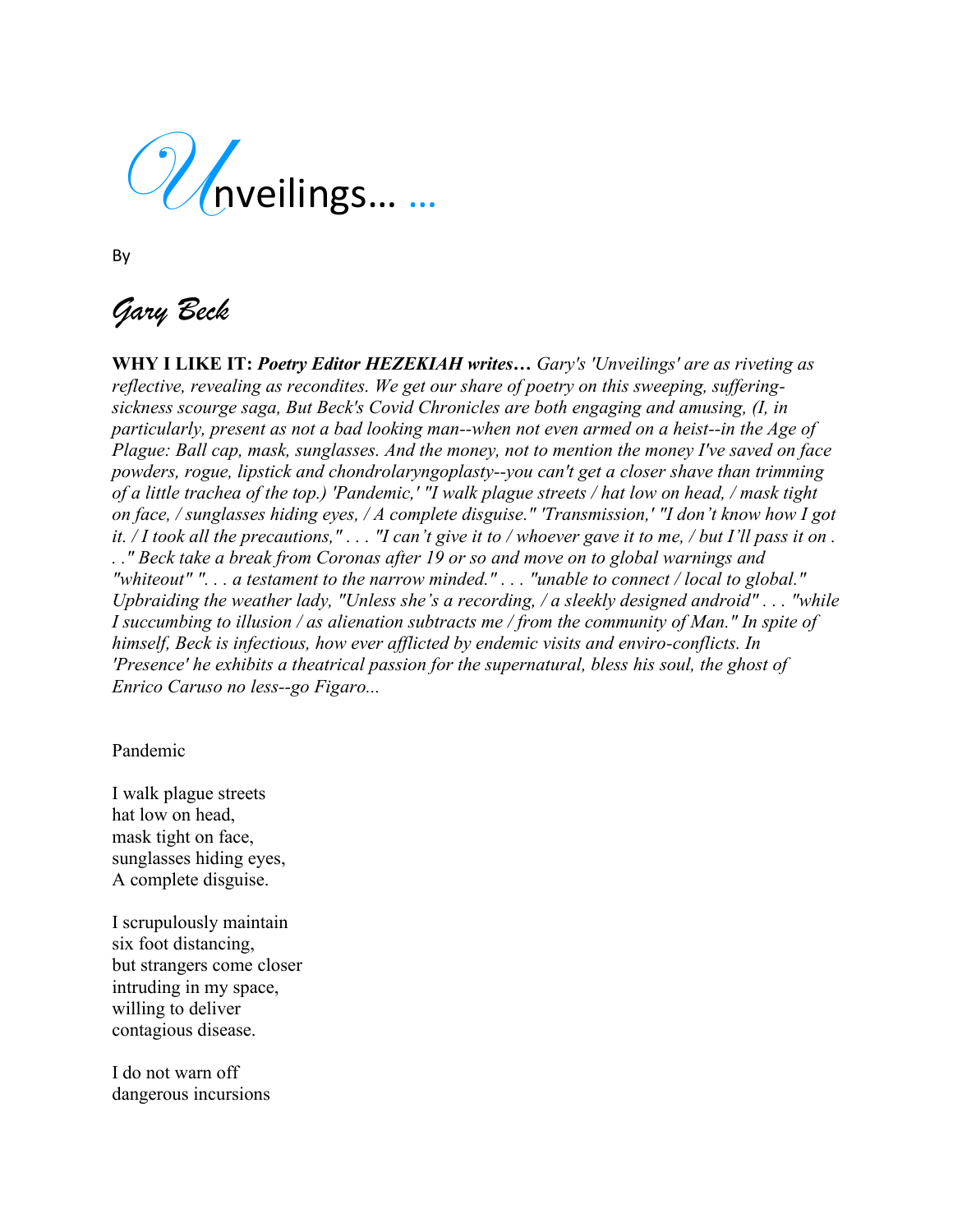provoking paranoia tempting me to draw my chastising pistol.

## Transmission

I don't know how I got it. I took all the precautions, wore a mask, distanced, but I still got it. yet don't look too bad. So when I go out no one knows I've got Covid. If I give it to someone they won't know where they got it. I can't give it to whoever gave it to me, but I'll pass it on so someone else gets sick.

## Time Out of Joint

Once everyone believed the world was flat. Most listened to science and agreed it was round. Some still believe it's flat, a testament to the narrow minded. Many do not believe in climate change, denying the wildfires, hurricanes, tornados, other natural disasters, have nothing to do with global warming, ignoring the scientists. These same deniers accept daily weather changes, one day warm, next cold,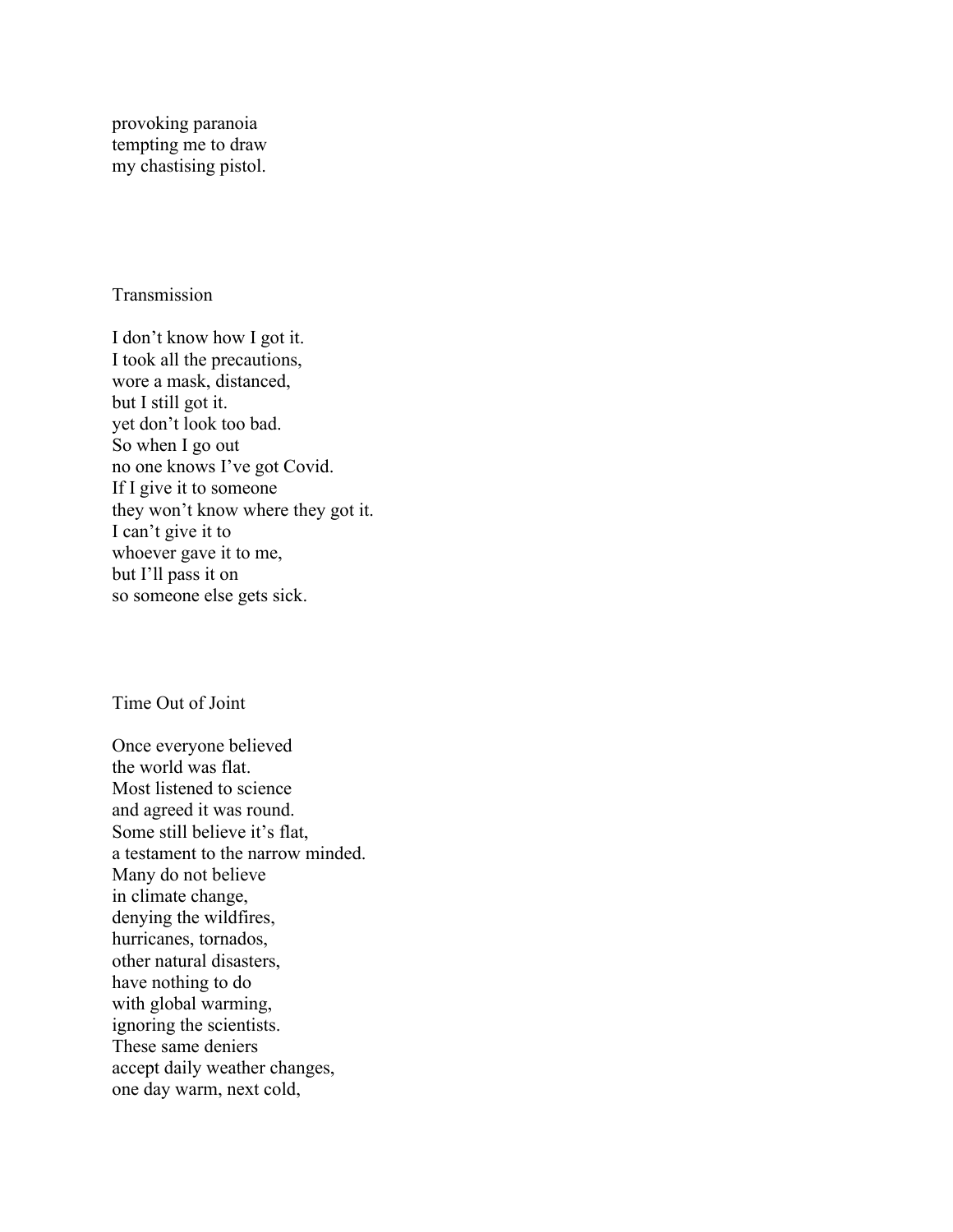as condition normal, unable to connect local to global.

## Snow Storm

The snow keeps falling faster and faster. I can no longer see the building just across the street. I sit in internet cave coddled with electric comforts. The weather man keeps telling us it's a big blizzard. We need no PhD to tell us that. The whiteout is complete. I sit in internet cave in total isolation, insulated from reality by the white blanket covering the outer world. For a few moments I wonder has everything disappeared? Am I left alone in the indifferent universe? Then the smug voice of the overpaid newscaster reminds me life goes on… Unless she's a recording, a sleekly designed android meant to convince us existence continues, while I succumbing to illusion as alienation subtracts me from the community of Man.

## Presence

Theatre professionals once knew that every theatre has a ghost, that's why we have a ghost light,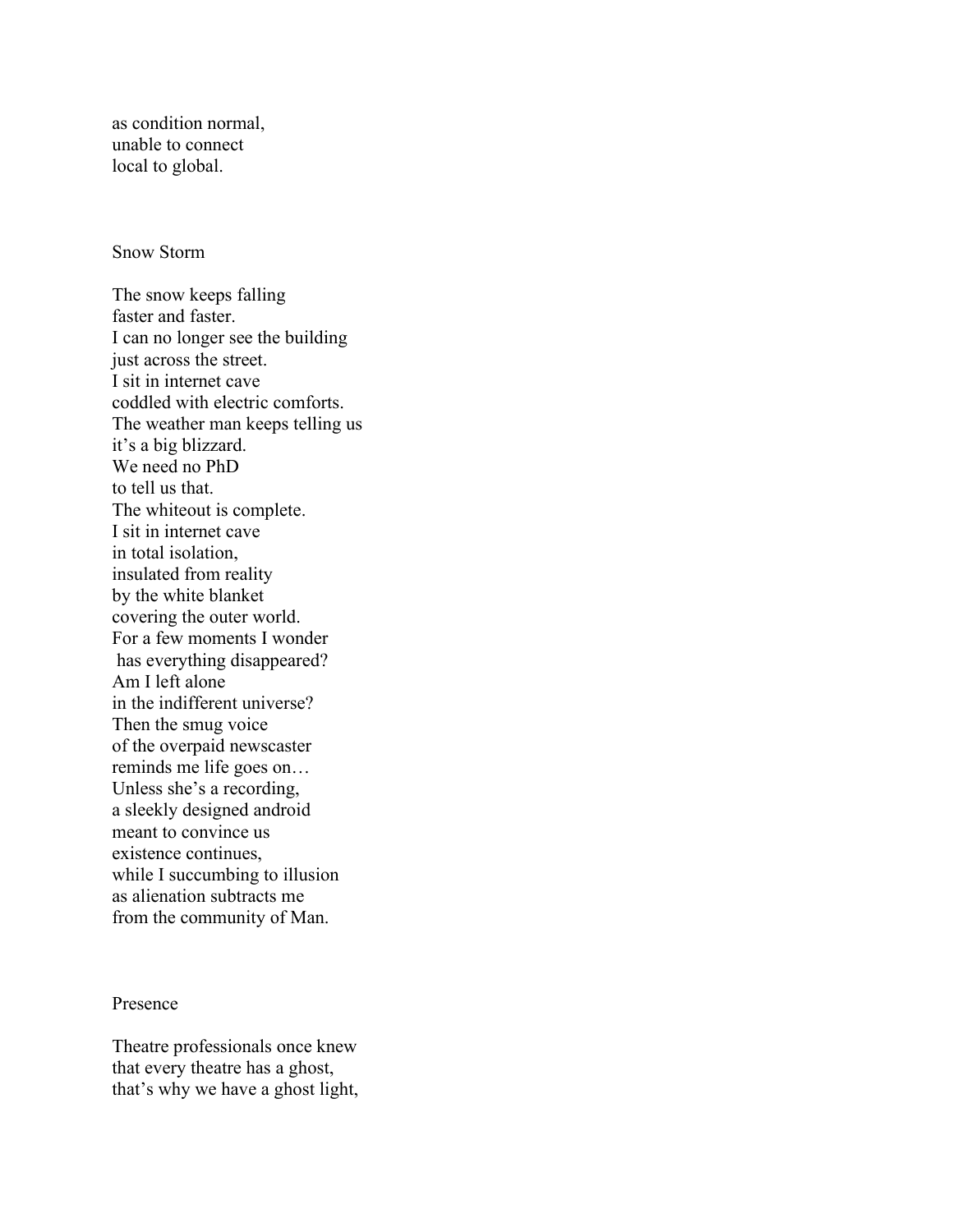so the ghost can find his way through a darkened theatre. All my theatres had a ghost, always benevolent, never intrusive, a positive presence.

My theatres were constructed in non-theater environments, adapted to odd spaces. The oddest and best was on Broadway and  $42<sup>nd</sup>$  Street, the Old Knickerbocker hotel that was one of the poshest in the early 1900's, until it closed in 1921.

We had 10,000 square feet on the 12<sup>th</sup> floor. It was my first theatre, not someone else's venue and after the first night's rehearsal I sat alone, enjoying the place, when soft, beautiful singing filled the room. I recognized an aria that I heard before and assumed it came from another floor.

I was curious the next day, learned no one was above or below. I heard a different aria that night and tried to trace the source, but couldn't find it.

The next night I had company, my stage manager, and production manager, who also heard the wondrous song. We did some research and learned Enrico Caruso had his suite in the space we occupied and sang the national anthem from his window at the end of World War I.

My first theatre. My first ghost.